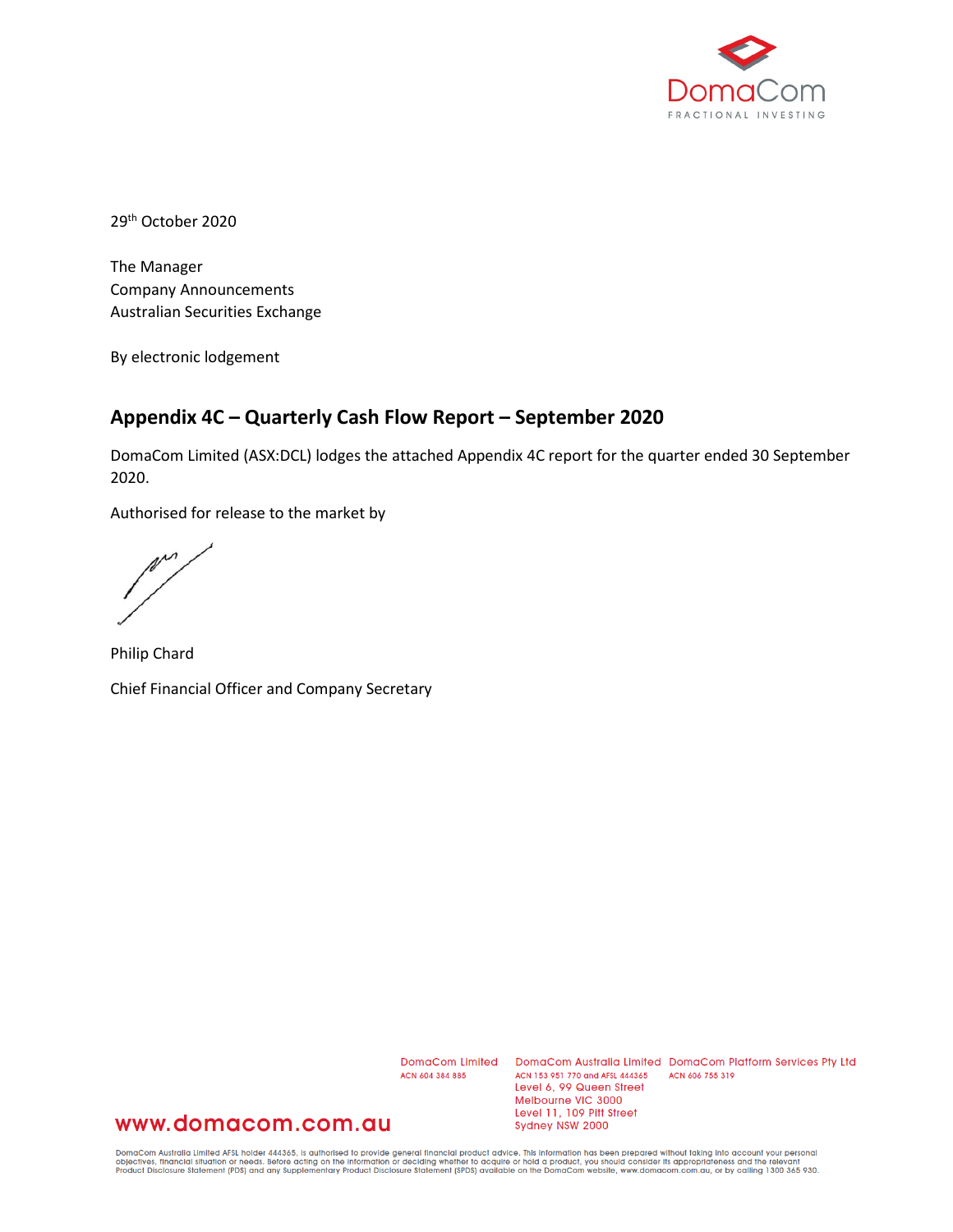## **Appendix 4C**

# **Quarterly cash flow report for entities subject to Listing Rule 4.7B**

### **Name of entity**

DomaCom Limited (ASX Code: DCL)

| -<br>I |  |
|--------|--|
|--------|--|

**ABN Quarter ended ("current quarter")**

69 604 384 885 30 September 2020

| <b>Consolidated statement of cash flows</b> |                                                     | <b>Current quarter</b><br>\$A'000 | Year to date<br>(3 months)<br>\$A'000 |
|---------------------------------------------|-----------------------------------------------------|-----------------------------------|---------------------------------------|
| 1.                                          | Cash flows from operating activities                |                                   |                                       |
| 1.1                                         | Receipts from customers                             | 105                               | 105                                   |
| 1.2                                         | Payments for                                        |                                   |                                       |
|                                             | research and development<br>(a)                     |                                   |                                       |
|                                             | product manufacturing and operating<br>(b)<br>costs | (62)                              | (62)                                  |
|                                             | advertising and marketing<br>(c)                    | (119)                             | (119)                                 |
|                                             | leased assets<br>(d)                                | (30)                              | (30)                                  |
|                                             | staff costs<br>(e)                                  | (419)                             | (419)                                 |
|                                             | (f)<br>administration and corporate costs           | (476)                             | (476)                                 |
| 1.3                                         | Dividends received (see note 3)                     |                                   |                                       |
| 1.4                                         | Interest received                                   |                                   |                                       |
| 1.5                                         | Interest and other costs of finance paid            | (135)                             | (135)                                 |
| 1.6                                         | Income taxes paid                                   |                                   |                                       |
| 1.7                                         | Government grants and tax incentives                | 50                                | 50                                    |
| 1.8                                         | Other (provide details if material)                 |                                   |                                       |
| 1.9                                         | Net cash from / (used in) operating<br>activities   | (1,085)                           | (1,085)                               |

| 2.  |     | Cash flows from investing activities                                     |      |  |
|-----|-----|--------------------------------------------------------------------------|------|--|
| 2.1 |     | Payments to acquire:                                                     |      |  |
|     | (a) | entities                                                                 |      |  |
|     | (b) | businesses                                                               |      |  |
|     | (c) | property, plant and equipment                                            |      |  |
|     | (d) | investments                                                              |      |  |
|     | (e) | intellectual property                                                    |      |  |
|     | (f) | other non-current assets (payments for<br>capitalised development costs) | (40) |  |

ASX Listing Rules Appendix 4C (01/12/19) Page 1 + See chapter 19 of the ASX Listing Rules for defined terms.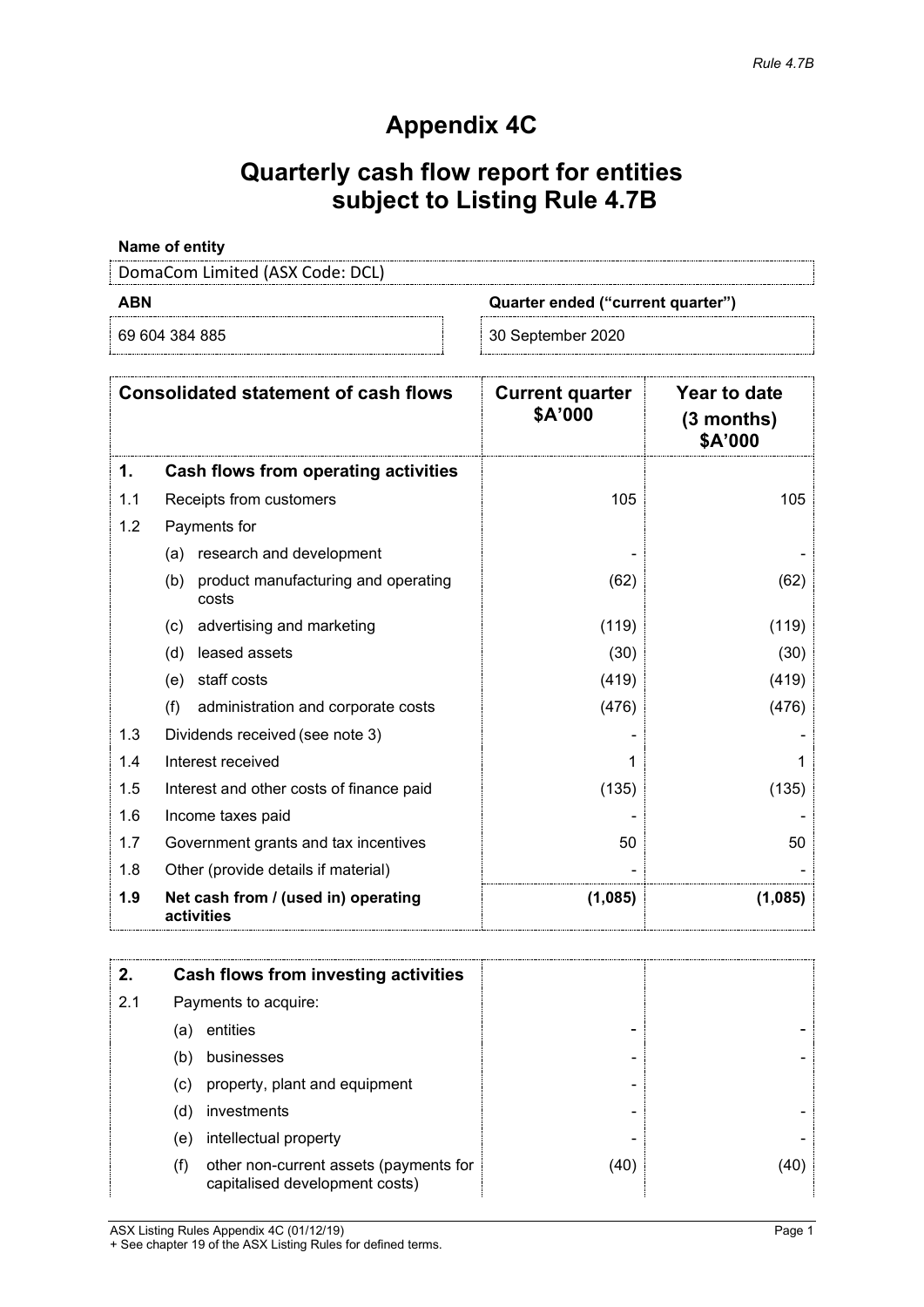|     | <b>Consolidated statement of cash flows</b>       | <b>Current quarter</b><br>\$A'000 | Year to date<br>$(3$ months)<br>\$A'000 |
|-----|---------------------------------------------------|-----------------------------------|-----------------------------------------|
| 2.2 | Proceeds from disposal of:                        |                                   |                                         |
|     | entities<br>(a)                                   |                                   |                                         |
|     | (b)<br>businesses                                 |                                   |                                         |
|     | property, plant and equipment<br>(c)              |                                   |                                         |
|     | (d)<br>investments                                |                                   |                                         |
|     | intellectual property<br>(e)                      |                                   |                                         |
|     | (f)<br>other non-current assets                   |                                   |                                         |
| 2.3 | Cash flows from loans to other entities           | (6)                               | (6)                                     |
| 2.4 | Dividends received (see note 3)                   |                                   |                                         |
| 2.5 | Other (provide details if material)               |                                   |                                         |
| 2.6 | Net cash from / (used in) investing<br>activities | (46)                              | (46)                                    |

| 3.   | Cash flows from financing activities                                                          |       |       |
|------|-----------------------------------------------------------------------------------------------|-------|-------|
| 3.1  | Proceeds from issues of equity securities<br>(excluding convertible debt securities)          | 2,020 | 2,020 |
| 3.2  | Proceeds from issue of convertible debt<br>securities                                         |       |       |
| 3.3  | Proceeds from exercise of options                                                             |       |       |
| 3.4  | Transaction costs related to issues of<br>equity securities or convertible debt<br>securities | (110) | (110) |
| 3.5  | Proceeds from borrowings                                                                      |       |       |
| 3.6  | Repayment of borrowings                                                                       |       |       |
| 3.7  | Transaction costs related to loans and<br>borrowings                                          |       |       |
| 3.8  | Dividends paid                                                                                |       |       |
| 3.9  | Other (provide details if material)                                                           |       |       |
| 3.10 | Net cash from / (used in) financing<br>activities                                             | 1,910 | 1,910 |

|     | Net increase / (decrease) in cash and<br>cash equivalents for the period |         |      |
|-----|--------------------------------------------------------------------------|---------|------|
| 4.1 | Cash and cash equivalents at beginning of<br>period                      | 1.454   |      |
| 4.2 | Net cash from / (used in) operating<br>activities (item 1.9 above)       | (1.085) | .085 |
| 4.3 | Net cash from / (used in) investing activities<br>(item 2.6 above)       | (46`    |      |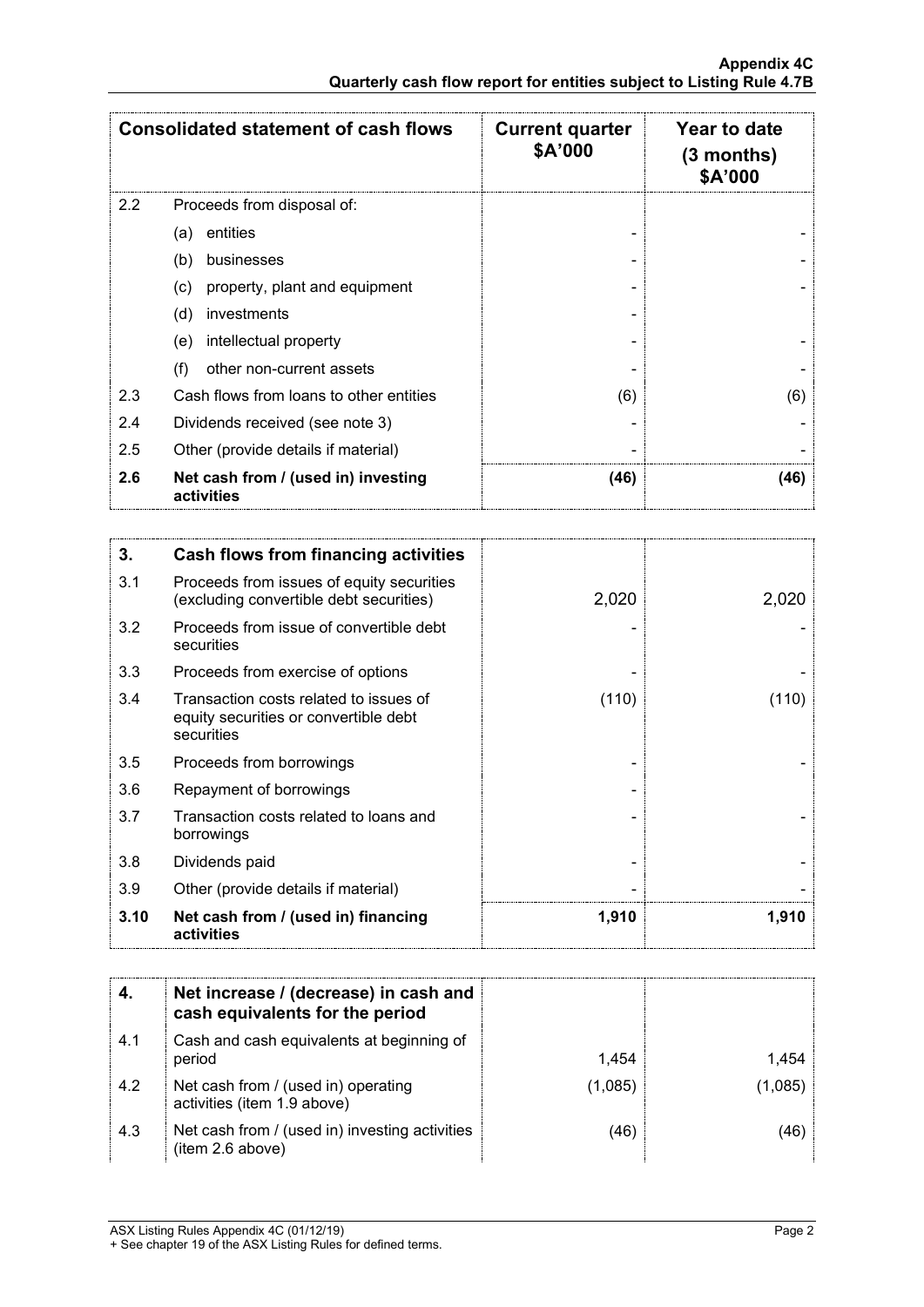|     | Consolidated statement of cash flows                                | <b>Current quarter</b><br>\$A'000 | Year to date<br>(3 months)<br>\$A'000 |
|-----|---------------------------------------------------------------------|-----------------------------------|---------------------------------------|
| 4.4 | Net cash from / (used in) financing activities<br>(item 3.10 above) | 1.910                             | 1.910                                 |
| 4.5 | Effect of movement in exchange rates on<br>cash held                |                                   |                                       |
| 4.6 | Cash and cash equivalents at end of<br>period                       | 2.233                             |                                       |

| 5.  | Reconciliation of cash and cash<br>equivalents<br>at the end of the quarter (as shown in the<br>consolidated statement of cash flows) to the<br>related items in the accounts | <b>Current quarter</b><br>\$A'000 | <b>Previous quarter</b><br>\$A'000 |
|-----|-------------------------------------------------------------------------------------------------------------------------------------------------------------------------------|-----------------------------------|------------------------------------|
| 5.1 | <b>Bank balances</b>                                                                                                                                                          | 2.193                             | 1414                               |
| 5.2 | Call deposits                                                                                                                                                                 |                                   |                                    |
| 5.3 | <b>Bank overdrafts</b>                                                                                                                                                        |                                   |                                    |
| 5.4 | Other (provide details)                                                                                                                                                       | 40                                |                                    |
| 5.5 | Cash and cash equivalents at end of<br>quarter (should equal item 4.6 above)                                                                                                  | 2.233                             |                                    |

| 6.  | Payments to related parties of the entity and their<br>associates |
|-----|-------------------------------------------------------------------|
| 6.1 | Aggregate amount of payments to related parties and their         |

| <b>Current quarter</b><br>\$A'000 |
|-----------------------------------|
| (184)                             |
| (6)                               |

6.2 Aggregate amount of payments to related parties and their associates included in item 2

associates included in item 1

Note: if any amounts are shown in items 6.1 or 6.2, your quarterly activity report must include a description of, and an explanation for, such payments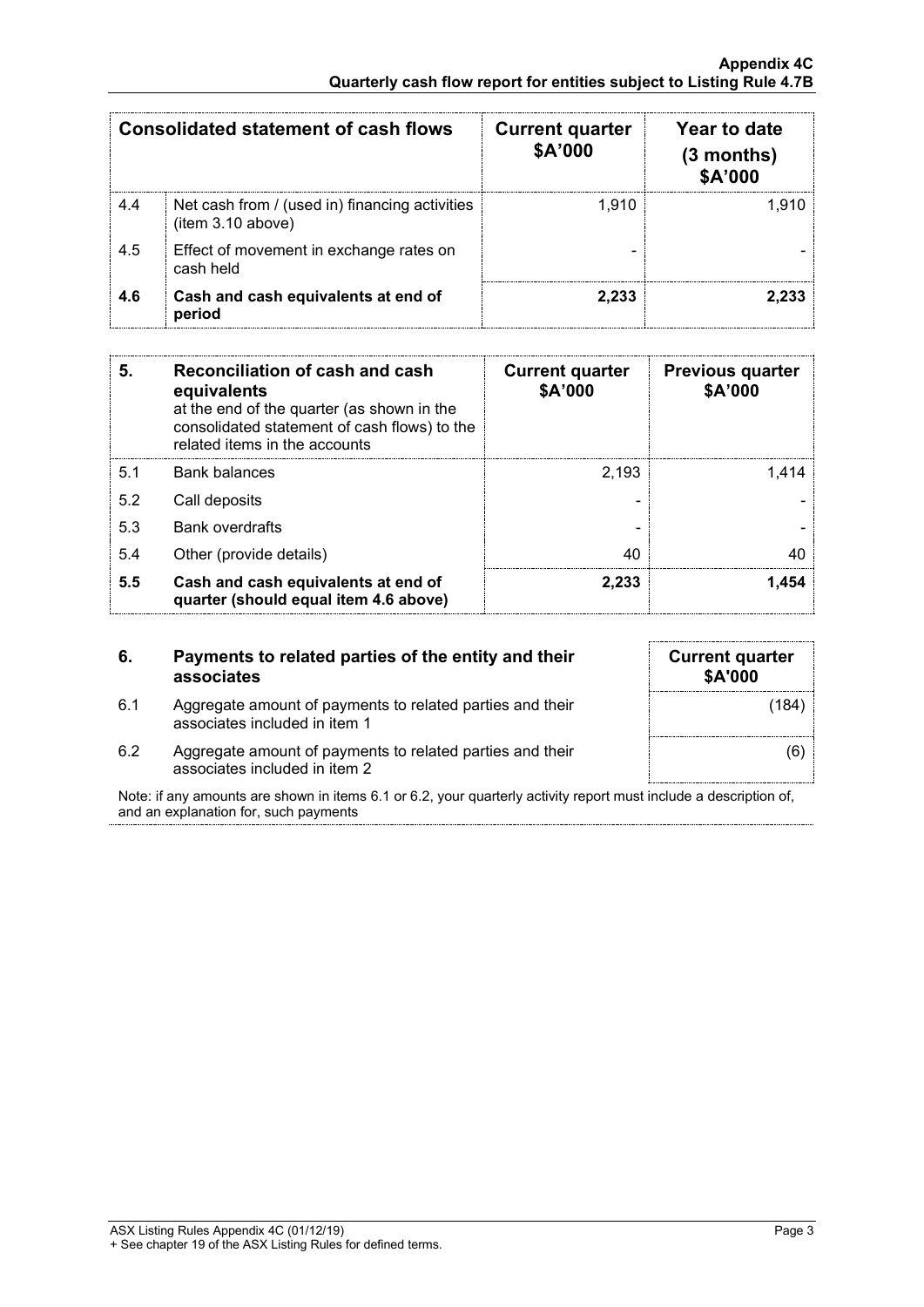### **7. Financing facilities**

- 
- 7.2 Credit standby arrangements
- 7.3 Other (convertible notes)
- 7.4 **Total financing facilities** 3,600 3,600

| 7.  | <b>Financing facilities</b><br>Note: the term "facility' includes all forms of financing<br>arrangements available to the entity. | <b>Total facility</b><br>amount at quarter<br>end | Amount drawn at<br>quarter end<br>\$A'000 |
|-----|-----------------------------------------------------------------------------------------------------------------------------------|---------------------------------------------------|-------------------------------------------|
|     | Add notes as necessary for an understanding of the<br>sources of finance available to the entity.                                 | \$A'000                                           |                                           |
| 71  | Loan facilities                                                                                                                   |                                                   |                                           |
| 7.2 | Credit standby arrangements                                                                                                       |                                                   |                                           |
| 7.3 | Other (convertible notes)                                                                                                         | 3.600                                             | 3.600                                     |
| 7.4 | <b>Total financing facilities</b>                                                                                                 | 3.600                                             |                                           |

#### 7.5 **Unused financing facilities available at quarter end** -

7.6 Include in the box below a description of each facility above, including the lender, interest rate, maturity date and whether it is secured or unsecured. If any additional financing facilities have been entered into or are proposed to be entered into after quarter end, include a note providing details of those facilities as well.

 $$650,000$  was raised through the issue of unsecured 3 Year Convertible Notes on  $25<sup>th</sup>$ January 2018 to various note holders with an annual coupon of 10% payable quarterly in arrears. On 18<sup>th</sup> May 2020 the maturity date was extended by 1 year to  $25<sup>th</sup>$  January 2022.

\$2,950,000 was raised through the issue of secured 2 Year Convertible Notes on  $7<sup>th</sup>$ December 2018 to Thundering Herd Fund No.1 and Thundering Herd Pty Ltd with an annual coupon of 15% payable quarterly in arrears. On 18<sup>th</sup> May 2020 the maturity date was extended by 1 year to 7<sup>th</sup> December 2021.

|     | Estimated cash available for future operating activities                     | \$A'000 |
|-----|------------------------------------------------------------------------------|---------|
| 8.1 | Net cash from / (used in) operating activities (Item 1.9)                    | 1,085   |
| 8.2 | Cash and cash equivalents at quarter end (Item 4.6)                          | 2.233   |
| 8.3 | Unused finance facilities available at quarter end (Item 7.5)                |         |
| 8.4 | Total available funding (Item $8.2 +$ Item $8.3$ )                           | 2 233   |
| 8.5 | Estimated quarters of funding available (Item 8.4 divided by<br>Item $8.1$ ) |         |

- 8.6 If Item 8.5 is less than 2 quarters, please provide answers to the following questions:
	- 1. Does the entity expect that it will continue to have the current level of net operating cash flows for the time being and, if not, why not?

Answer: N/A

2. Has the entity taken any steps, or does it propose to take any steps, to raise further cash to fund its operations and, if so, what are those steps and how likely does it believe that they will be successful?

Answer: N/A

3. Does the entity expect to be able to continue its operations and to meet its business objectives and, if so, on what basis?

Answer: N/A